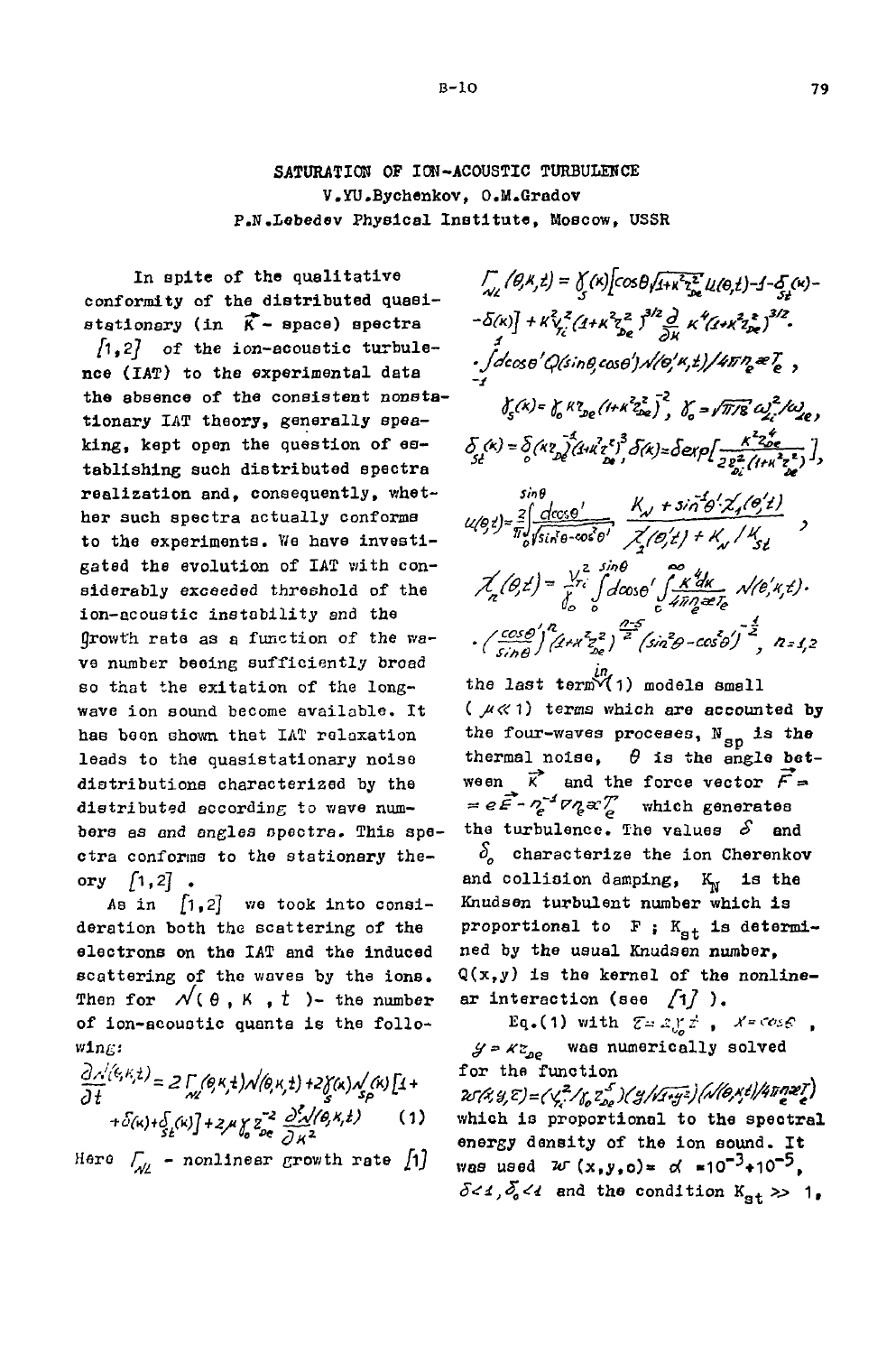corresponding to the considerable exceeding of the long-wave ion sound threshold. After a short period of time  $\zeta \sim (y \cdot K_{\alpha t})^{-1}$ . 10 the distribution  $\n *w*\n *became*\n independent on the\n$ primary thermal noise and the primary growth rate i.e. on the od and K<sub>at</sub> parameters. In the large region of  $\mu = (0, 1 + 5, 10^{-4})$  the results didn't depend on this value.

In the relaxation turbulence process the IAT saturation was observed. If  $K_{\text{VI}}$  < 1 the saturation time is of the order of magnitude of

 $y( \delta + \varepsilon )^{-1}$ , where  $\varepsilon = (8K/3\pi)$  $-\ell_2$  (1/K) was introduced in [1] as



The quasistationary spectra for  $K_{\mathcal{N}}$  =70,  $\delta$  =0.18,  $\delta_{\mathbf{e}}$  =0.5 (points,  $\mathcal{G}_m = 0.11$ ;  $K_d = 0.4$ ,  $\delta = 10^{-4}$ ,  $\ddot{\delta}_e$  =0.1 (crosses,  $\frac{g}{m}$  =0.23) and the KP spectrum (solid curves). X=1.

a characteristic of the induced scattering efficiency. When  $K_{\text{N}} >> 1$  this time is of the order of  $(y,\sqrt{K_{\rm M}})^{-1}$ magnitude. In the saturation regime the energy density of the noise  $\zeta^2/4\pi$  corresponds to the interpolative dependencies  $\mathcal{E}^2/4\pi \infty$   $K_u(5+\varepsilon)^4$ if  $K_M < 1$  and  $\mathcal{E}^2/4\pi \infty \sqrt{K_M}$  if  $K_N > 1$ . Under saturation regime the spectral IAT distribution has the maximum for a long waves  $y_m \ll 1$ . The energy in



The curves  $x^*$ =const for  $K_x = 70$ .  $\delta$ =0.18,  $\delta$ =0.5  $A$ - $\overline{z}$ =2.5: 1- 20=10, 2- 20=400,  $3 - 20 = 1200$ ,  $4 - 20 = 2800$ B-7=58(the quasistationary distribution):  $1 - w = 300$ ,  $2 - w = 10^4$ ,

 $3 - 2\sqrt{3} - 2.8 \cdot 10^{4}$ ,  $4 - 2\sqrt{3} \cdot 10^{4}$ .